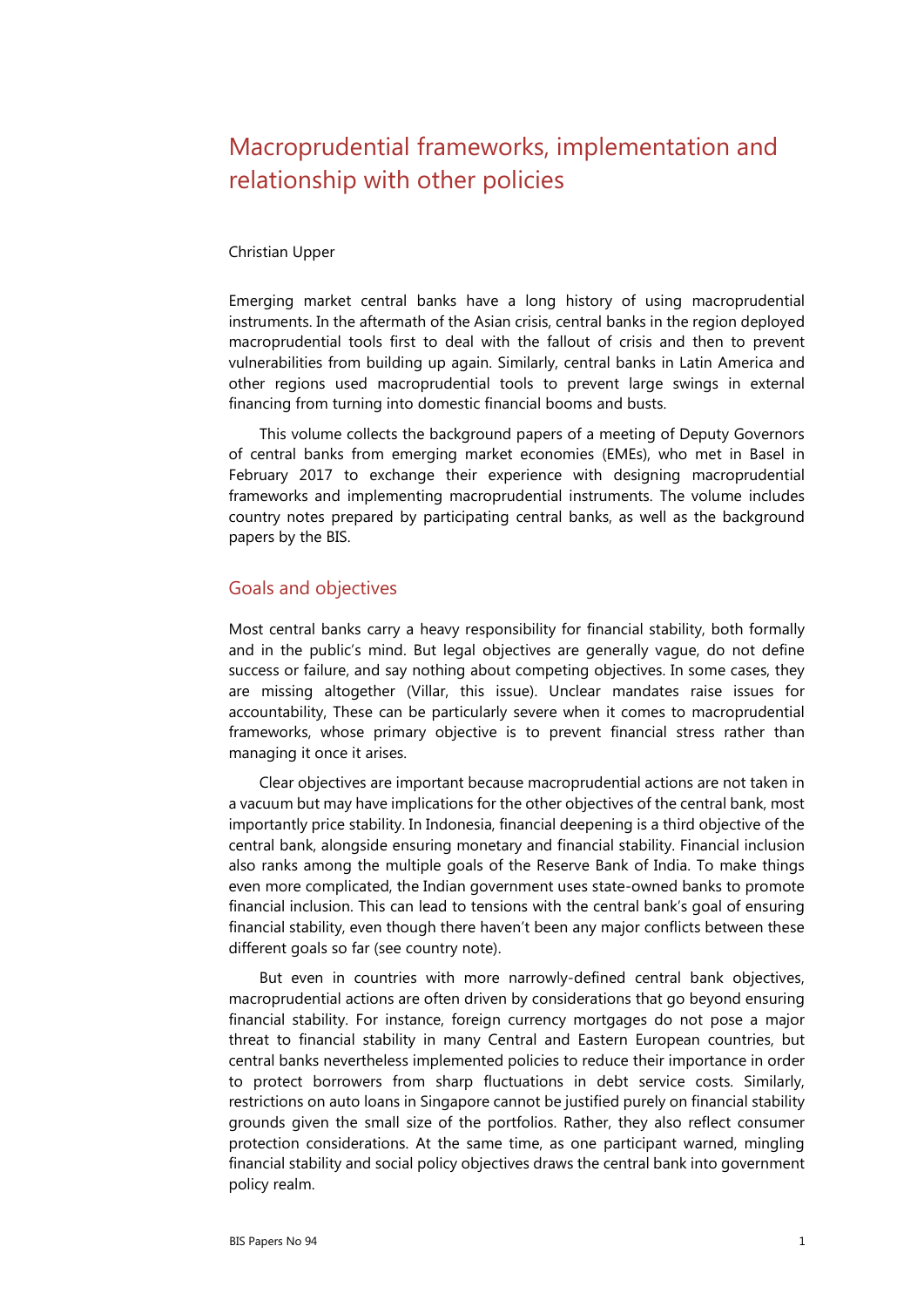A clear mandate also helps when the central bank bears responsibility for financial stability but does not have control the tools required to do the job. The extent to which this is an issue varies across countries. At the one end of the spectrum, the central banks of Peru and Chile only have monetary policy tools such as reserve requirements (in domestic and foreign currency) under their immediate control, whereas banking supervisors are responsible for prudential instruments such as capital requirements or lending restrictions. This makes some coordination across entities necessary. Different responsibilities can strengthen accountability and help preserve central bank independence. Separation may also increase the diversity of views. At the same time, coordination is made more complex by the fact that the interaction of different tools is not well understood.

Other central banks have more instruments, but these are usually limited to the banking sector. In the Philippines, the central bank is responsible for banking supervision but not for the oversight of other financial institutions. It therefore needs to coordinate with other agencies to ensure that financial stability policies affect the entire financial system. A similar issue arises in Malaysia, where an inter-agency committee has helped to extend macroprudential measures beyond banks.

Coordination issues do not only arise externally but also internally. Economists and financial stability experts do not always speak the same language. Different backgrounds can support better decisions if the same issues are viewed from different angles. But it also makes communication more difficult. One meeting participant described the macroprudential division as a "translator" between the economic and financial stability functions of the central bank. Some central banks, for instance the Central Bank of Brazil, have internal committees to bring all relevant departments together. In Brazil's case, this committee has a dedicated secretariat that acts as a hub for financial stability work.

#### Implementation

Participants drew several lessons from their experience with implementing macroprudential instruments. First, macroprudential authorities need to act early if they want to address systemic risk effectively. At the same time, diffuse signals and long reporting lags stand in the way of timely intervention. In addition, political considerations could delay or prevent action (see Arslan and Upper, this issue, and note by Poland).

Second, building buffers or shifting the composition of credit is easier than managing the cycle. A study by the Hong Kong Monetary Authority shows that loanto-value ratios (LTVs) strengthened banks' resilience to property shocks even if they had limited impact on house prices themselves. That said, there is some evidence that macroprudential measures do have an impact on the financial cycle. In Colombia, marginal reserve requirements and dynamic provisioning slowed credit growth, in particularly that of risky loans. In general, the effectiveness of macroprudential tools in affecting the cycle depends on the precise nature of the boom. In Malaysia, rapid house price and credit growth reflected speculation, which tends to be very sensitive to credit conditions. High LTVs proved therefore quite effective in slowing down the financial cycle. In Singapore, the house price boom reflected a mixture of strong underlying demand and speculative activity. Here, credit policies were less effective in constraining the boom than other measures such as higher stamp duties and measures to boost supply.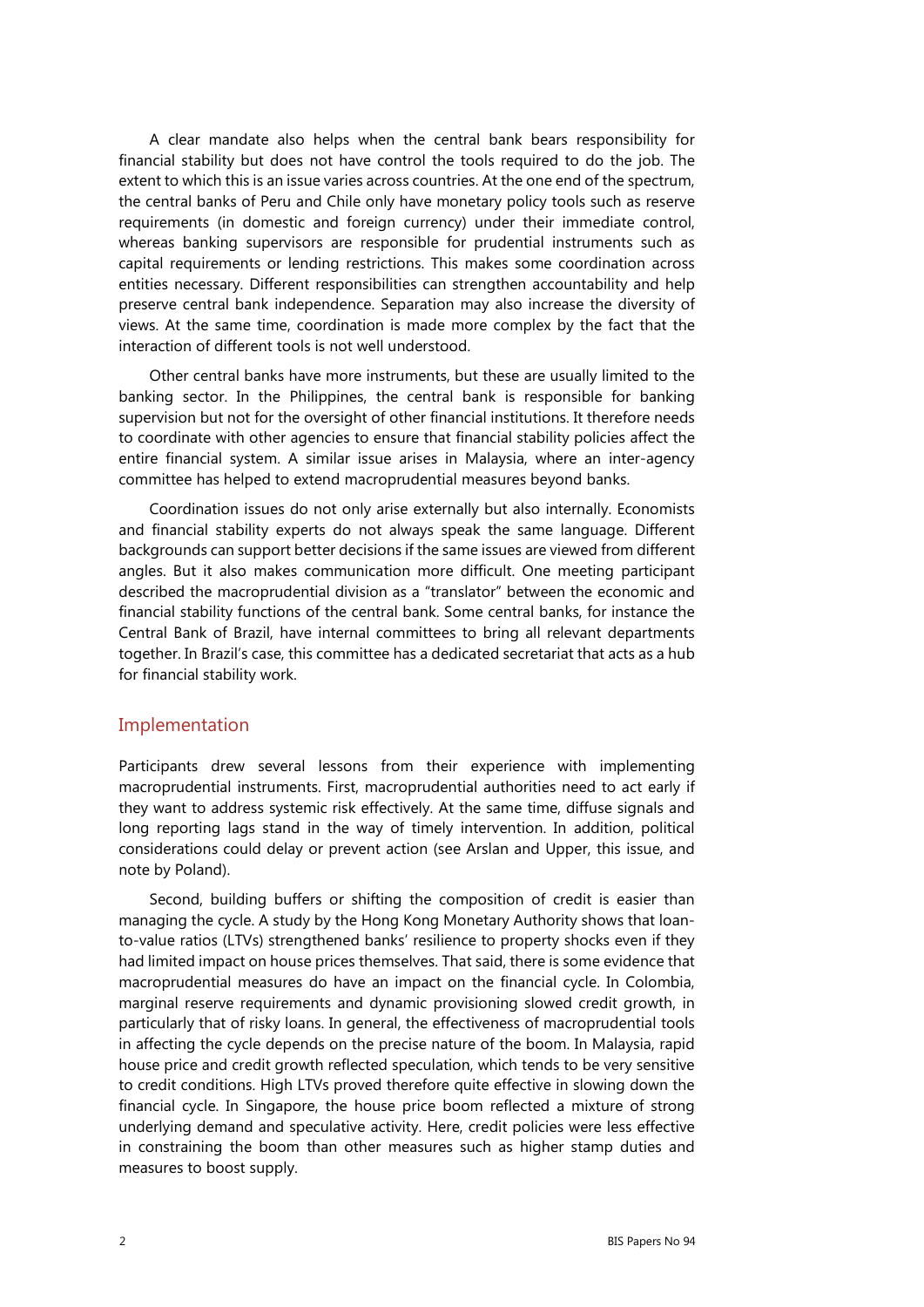Third, macroprudential measures tend to be better at constraining booms than at dampening busts. One factor contributing to this asymmetry is that loosening requirements could trigger further instability when the financial system is already vulnerable. To be effective in a bust, buffers need to be fairly large and requirements tight to start with and need to be released well before concerns about financial stability become too large. That said, the issue of symmetry does not arise to the same extent when the objective of macroprudential frameworks is to reduce the riskiness of the loan portfolio.

Fourth, although macroprudential tools could, in principle, be targeted very precisely, circumvention by lenders and borrowers require more broad-based approaches. For example, in Malaysia tighter LTV limits on mortgages by individuals led to more home purchases by firms. The Banka Negara Malaysia responded by introducing tighter LTV caps also on loans to corporations. In several countries, borrowers responded to LTV caps or similar restrictions by borrowing from several banks or from unregulated off-balance sheet subsidiaries of banks. Chinese wealth management products are a particularly notorious example of such circumvention. The People's Bank of China (PBoC) responded to the rise of shadow banking by broadening the definition of credit to cover off-balance sheet lending.

Fifth, macroprudential measures and monetary policy can reinforce each other when used in the same direction. A BIS-coordinated research project by a group of Latin American central banks found that macroprudential measures tend to me more effective in dampening the credit cycle if accompanied by countercyclical monetary policy (see Box 1 in Arslan and Upper, this issue). Macroprudential and monetary measures that go into different directions also raise significant communication challenges.

Sixth, the jury is still out whether macroprudential instruments could be used effectively to address regional disparities within economies. For example, the Bank of Korea has applied different LTVs for Seoul and other parts of Korea, reflecting different house price developments. The PBoC also sets LTVs at the regional level, to reflect the very different situation in the property market across the country. Meanwhile in Hungary, house prices in Budapest have outgrown those in the remainder of the country. The central bank has studied the feasibility of deploying regional tools, for instance regionally differentiated capital requirements or debt limits, but had not implemented them by the time of the meeting.

### Dealing with external flows and currency mismatches

EMEs have generally been quite vulnerable to fluctuations in global financial conditions, which often result in large swings in capital flows. One factor behind this is that borrowers in many EMEs have traditionally borrowed heavily in foreign currency, often without the corresponding foreign currency revenues. It is therefore natural that central banks in these economies have used macroprudential instruments to address currency mismatches and the impact of fluctuations in capital flows on the domestic financial system and the wider economy. For example, Bank Indonesia limits foreign currency assets and liabilities of domestic bank, and all external borrowing is subject to central bank approval. Non-banks face minimum hedge and liquidity ratios on their foreign currency debt, and foreign creditors are informed in case of noncompliance.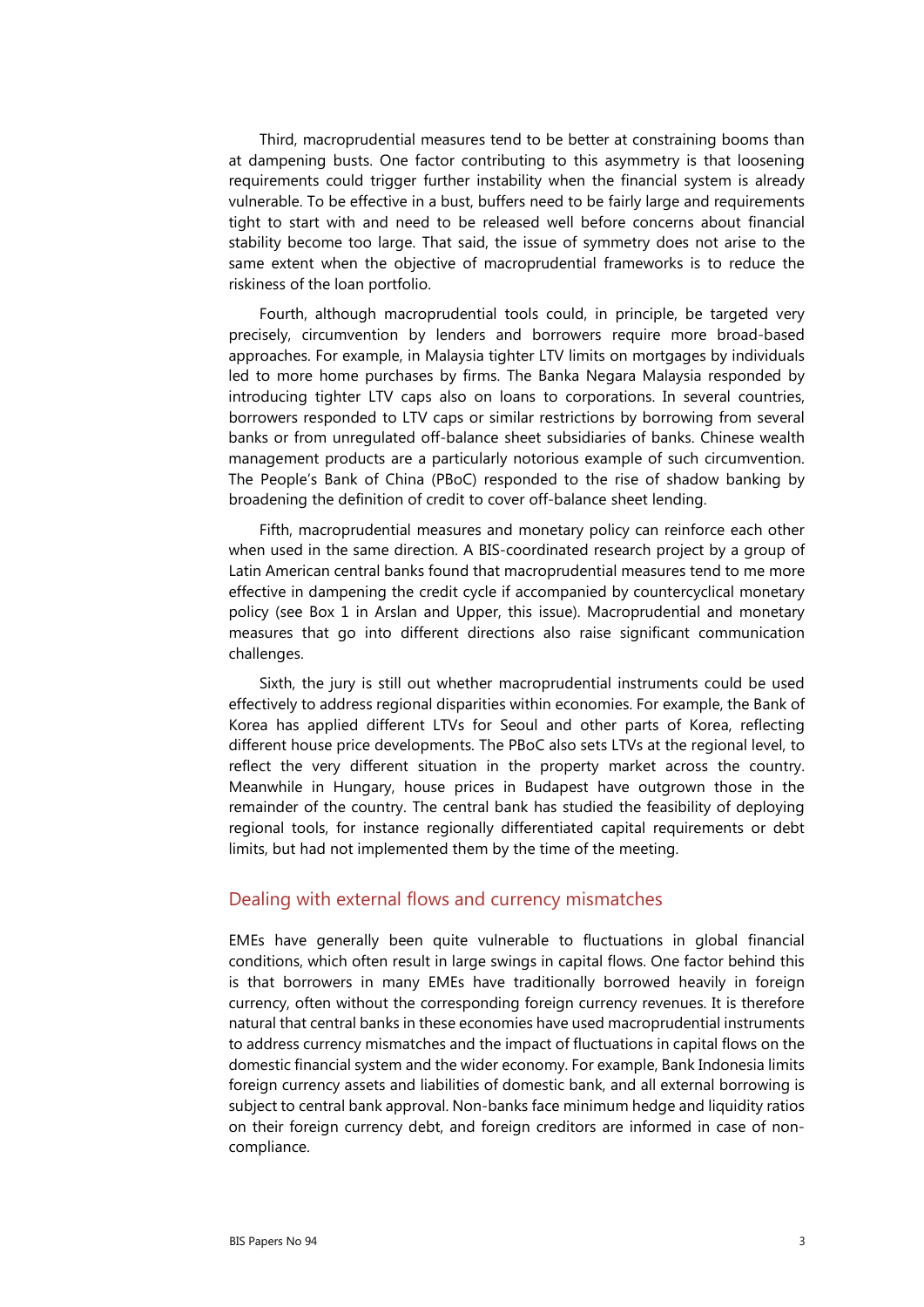However, there was some debate about the extent to which currency mismatches call for policy action. In one country, huge losses made by one firm on its foreign currency served as a wake-up call for others and made them start hedging their own exposures. The representative of another central bank conceded that it was important to gather information on foreign currency exposures, not least to avoid multiple borrowing, but was reluctant to go beyond reporting requirements. One participant questioned even the need for reporting requirements, arguing that large positions would be reflected in market prices. Others disagreed, pointing to the opacity of hedging markets and the large impact on prices when many players head to the exit simultaneously.

Several central banks used macroprudential instruments to address problems caused by large fluctuations in international capital flows (Patel, this issue). But the evidence on their effectiveness is mixed. The note by Chile found that instruments such as reserve requirement on foreign deposits, limits to capital outflows or limits or provisioning requirements on banks' currency mismatches have little impact on the size of foreign inflows, although they can affect their composition. In Peru, by contrast, capital requirements on currency mismatches did succeed in curbing the growth of dollar credit. In a way, the de-dollarisation programme of 2013-2016 was even too successful: dollar-denominated credit fell more rapidly than dollar deposits, creating currency mismatches were none had existed before. The central bank reacted by offering hedging instruments against dollar appreciation to curb the fallout of such mismatches.

#### Communication issues

The lack of a clear benchmark of what constitutes financial stability and of intermediary objectives observed in real time, the large number of potential instruments and the high degree of uncertainty about the transmission process complicate the communication of macroprudential decisions (Patel, this issue). At the same time, these challenges make clear communication even more important to ensure that measures are properly understood and are having the desired effects. A key issue is the effectiveness of central bank warnings about developments that could imperil financial stability. In theory, such warnings might quell destabilising developments at an early stage, rendering any remedial action by the central bank unnecessary. In practice, however, there are not that many examples of warnings without concrete action (or the threat of action) having been effective. Examples abound where a central bank issued warnings about developing vulnerabilities but nobody listened, let alone acted. But there were also examples of warnings being followed by altered behaviour, which reduced risks.

One critical issue is timing. Ideally, warnings come early enough to allow market participants to change their behaviour and reduce vulnerabilities. But in practice such early warnings tend to receive much less attention than warnings about risks that are on everybody's radar screen already. This does not just reflect short-sightedness on part of market participants; as discussed above central banks themselves face large uncertainty about the sustainability and effects of current trends and may therefore choose to wait before issuing any warnings.